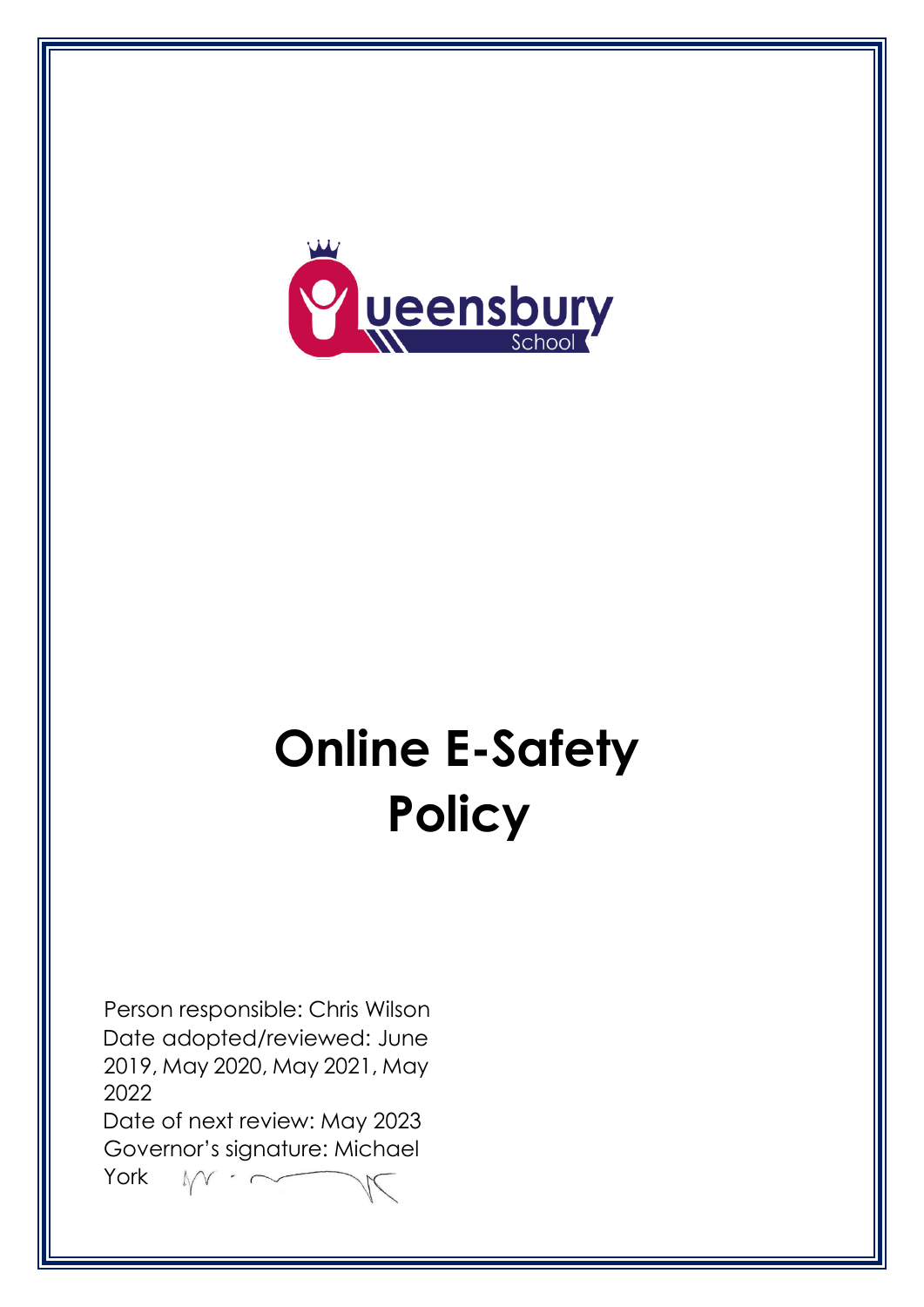## **Aims**

This policy and related documents apply at all times to the use of computing devices including but not limited to laptop or desktop computers, tablets and mobile phones which are owned and supplied by the school and to personal devices owned by adults or young people while on the school premises. The policy also encompasses; electronic communications, collaboration tools and personal publishing and operates alongside the Acceptable Internet Use Agreements.

## **Procedure**

## Publicising Online Safety

Effective communication across the school community is key to achieving the school vision for safe and responsible citizens. To achieve this we will:

- Make this policy, and related documents, available on the school website at: [http://www.queensburysch.com](http://www.westheathprimary.bham.sch.uk/)
- Introduce this policy, and related documents, to all stakeholders at appropriate times. This will be at least once a year or whenever it is updated
- Post relevant online safety information in all areas where computers are used
- Provide online safety information for parents and through the school newsletter
- Educate the pupils in staying safe online

# **Roles and Responsibilities**

The Head Teacher and Governors have ultimate responsibility for establishing safe practice and managing online safety issues at our school. The role of ESafety Co-ordinator has been allocated to the Pastoral Manager supported by the ICT Manager. They are the central point of contact for all online safety issues and will be responsible for day-to-day management.

All members of the school community have certain core responsibilities within and outside the school environment. They should:

- Use technology responsibly
- Accept responsibility for their use of technology
- Model best practice when using technology
- Report any incidents to the E-Safety coordinator using the school procedures
- Understand that network activity and online communications are monitored, including any personal and private communications made via the school network
- Understand that the use of school owned devices are monitored when they are attached and not attached to the school network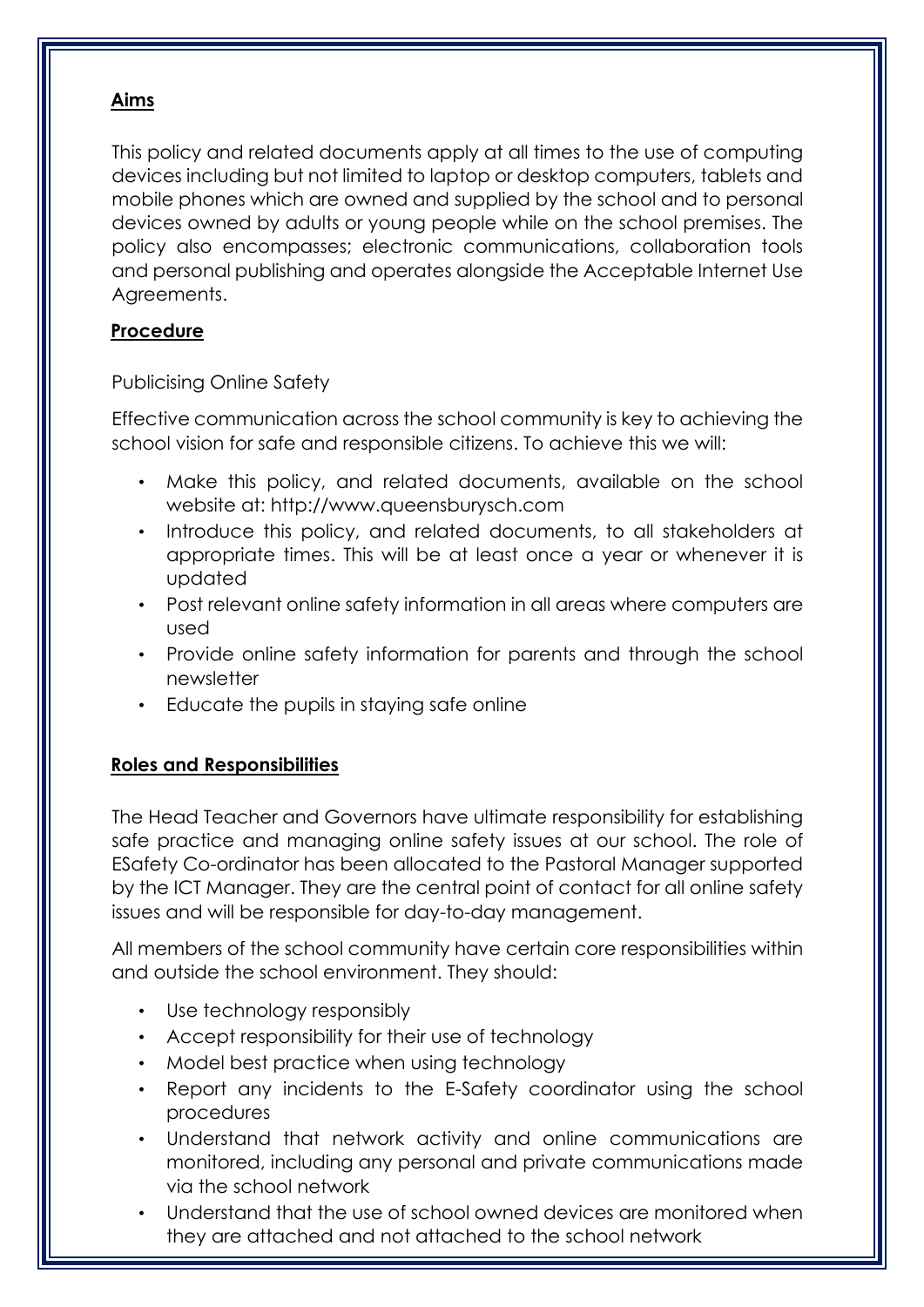Be aware that in certain circumstances where unacceptable use is suspected, enhanced monitoring and procedures may come into action

## **Physical Environment/Security**

The school endeavours to provide a safe environment for the whole community, we review both physical and network security regularly and monitor who has access to the system consulting with the LA where appropriate.

- Anti-virus software is installed on all computers and updated regularly
- Central filtering is provided and managed by Link2ICT. All staff and students understand that if an inappropriate site is discovered it must be reported to the E-Safety Co-ordinator who will report it to the Link2ICT Service Desk to be blocked. All incidents will be recorded in the online safety log for audit purposes.
- Requests for changes to the filtering will be directed to the ICT Manager in the first instance who will forward these on to Link2ICT or liaise with the Head Teacher as appropriate.
- The school uses Net DNA monitoring on school owned equipment to ensure compliance with the Acceptable Internet Use Policies and is checked on a regular basis by designated members of staff
- All staff and students are issued with their own username and password for network access. Visitors / Supply staff are issued with temporary ID's.

### **Mobile/emerging technologies**

- Teaching staff at the school are provided with a laptop/iPad for educational use. All staff understand that the Acceptable Internet Use Policies apply to this equipment at all times.
- School mobile phones are issued to staff that may need to contacted parents
- To ensure the security of the school systems, personal equipment is currently not permitted to be connected to the school network.
- Staff understand that they should not use mobile phones during teaching time and usage must be in line with school policy.
- Pupils understand that they must hand their mobile phones into the school office during school hours.
- The Educations and Inspections Act 2006 grants the Head Teacher the legal power to confiscate mobile devices where there is reasonable suspicion of misuse and the Head Teacher will exercise this right at her discretion
- Pictures/videos of staff and pupils should not be taken on personal devices.
- New technologies are evaluated and risk assessed for their educational benefits before they are introduced to the school community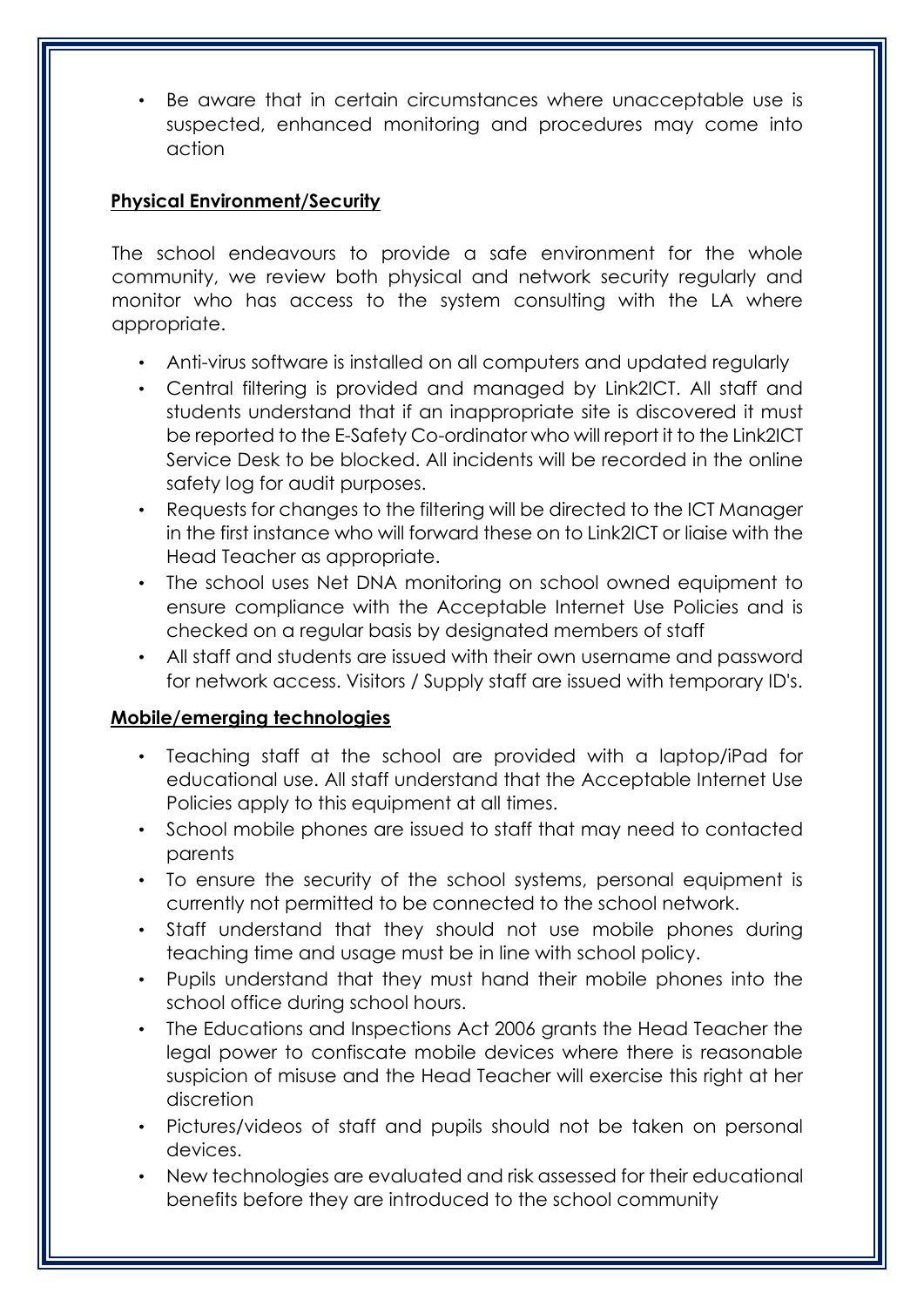## **E-mail**

- A school e-mail system is provided and is governed by Microsoft Office 365
- All staff are given a school e-mail address and understand that this must be used for all professional communication
- Everyone in the school community understands that the e-mail system is monitored and should not be considered private communication
- Staff are allowed to access personal e-mail accounts on the school system outside directed time, they also understand that these messages will be scanned by the monitoring software

# **Published content**

- The Head Teacher takes responsibility for content published to the school web site but delegated members of staff have editorial responsibility.
- The school will hold the copyright for any material published on the school web site or will obtain permission from the copyright holder prior to publishing with appropriate attribution.
- The school encourages the use of e-mail to contact the school via the school office/generic e-mail addresses
- The school does not publish any contact details for the pupils

# **Digital Media**

We respect the privacy of the school community and will obtain written permission from parents or carers before any images or video are published or distributed outside the school.

- Photographs will be published in line with national guidance and not identify any individual pupil
- Students' full names will not be published outside the school environment

# **Social Networking and online communication**

The school is constantly reviewing the use of social networking sites and online communication and currently allows limited access for designation staff to sites such as Twitter and Facebook for communication about school events only.

- Staff oversee the safe use of electronic media and take action immediately if they are concerned about bullying or risky behaviours
- Pupils are not permitted to use social media in school
- Pupils have access to school email accounts which can only communicate internally and are taught how to communicate responsibly, safely and respectfully.
- Guidance is provided to the school community on how to use these sites safely and appropriately. This includes: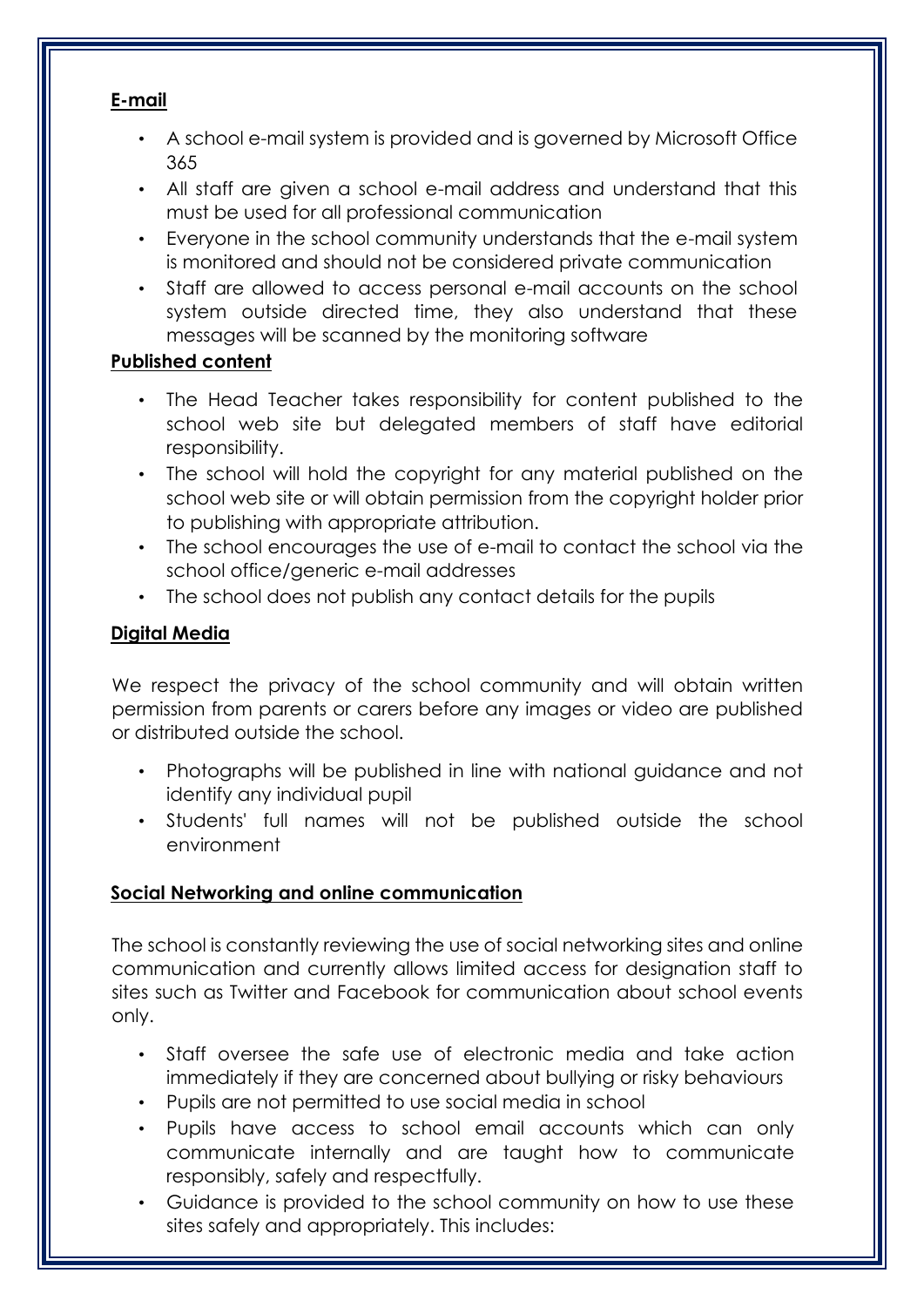$_{\circ}$  not publishing personal information  $_{\circ}$  not publishing information relating to the school community  $\sigma$  how to set appropriate privacy settings  $_{\circ}$  how to report issues or inappropriate content

• Unmoderated chat sites present an unacceptable level of risk and all known sites are blocked in school, any sites that are not blocked must be reported to the E-Safety Officer. Pupils are given age appropriate advice and guidance around the use of such sites.

## **Educational Use**

School staff model appropriate use of school resources including the internet.

- All activities using the internet, including homework and independent research topics, will be tested first to minimise the risk of exposure to inappropriate material
- Where appropriate, links to specific web sites will be provided instead of open searching for information
- Students will be taught how to conduct safe searches of the internet and this information will be made available to parents and carers
- Teachers will be responsible for their own classroom management when using ICT equipment and will remind pupils of the Acceptable Internet Use Polices before any activity
- Acceptable use Agreements must be accepted before accessing school equipment.

### **Safeguarding**

Ensuring pupils and staff are protected and feel safe, that online safety issues are dealt with inline and as part of whole school safeguarding procedures

- Pupils will be educated about online risks including online bullying and sexting (where school deems age appropriate) and who they should talk to if they feel unsafe
- Strategy and procedures supported by whole staff training are in place ensuring staff understand the risks posed by adults or learners who use technology, including the internet, to bully, groom, radicalise or abuse pupils, and how to take action in any event that raises concern

# **Data Security/Data Protection**

Personal data will be recorded, processed, transferred and made available in line with the Data Protection Act 1998. Data is stored on the school systems and transferred in accordance with the Local Authority Data Security/SIRO **Guidelines**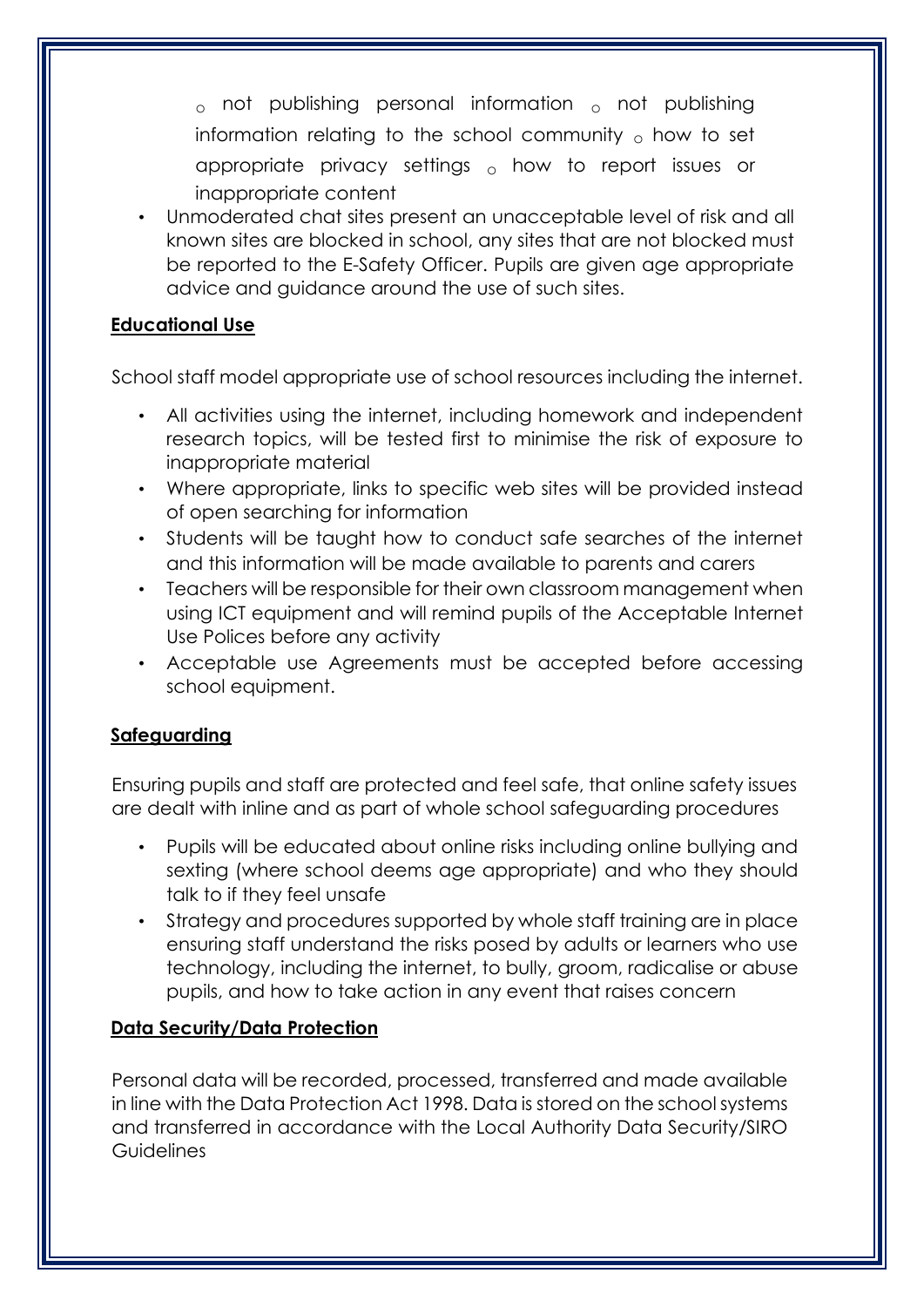## **Wider Community**

Non-school; based users of school equipment will be advised of the policies, filtering and monitoring that is in place. They will be issued with appropriate usernames and password that will be recorded in the school office

## **Responding to incidents**

Inappropriate use of the school resources will be dealt with in line with other school policies e.g. Behaviour, Anti-Bullying and Safeguarding Policy.

- Any suspected illegal activity will be reported directly to the police.
- Third party complaints, or from parents concerning activity that occurs outside the normal school day, should be referred directly to the Head **Teacher**
- Breaches of this policy by staff will be investigated by the Head Teacher. Action will be taken under Schools Disciplinary Policy
	- Student policy breaches relating to bullying, drugs and abuse must be reported to the E-Safety coordinator and action taken in line with school anti-bullying Safeguarding. There may be occasions when the police must be involved.
	- The Educations and Inspections Act 2006 grants the Head Teacher the legal power to take action against incidents affecting the school that occur outside the normal school day and this right will be exercised where it is considered appropriate

# **Acceptable Internet Usage**

The computer systems are owned by the school and made available to pupils to further their education and to staff to enhance their professional activities including teaching, research, administration and management. The school has an AUP drawn up to protect all parties -the pupils, the staff and the school. The school reserves the right to examine or delete any internet data that may be held on its computer systems or to monitor any Internet sites visited.

- Access should only be made via the authorised account and password that should not be made available to any other person.
- Sites and materials accessed must be appropriate to work in school. Users will recognise materials that are inappropriate and should expect to have their access removed.
- The same professional levels of language and content should be applied as for letters or other media, particularly as e-mail is often forwarded.
- Posting anonymous messages and forwarding chain/spam or viral emails is forbidden.
- Copyright of materials and intellectual property rights must be respected.
- All Internet use should be appropriate to staff professional activity or to children's education.